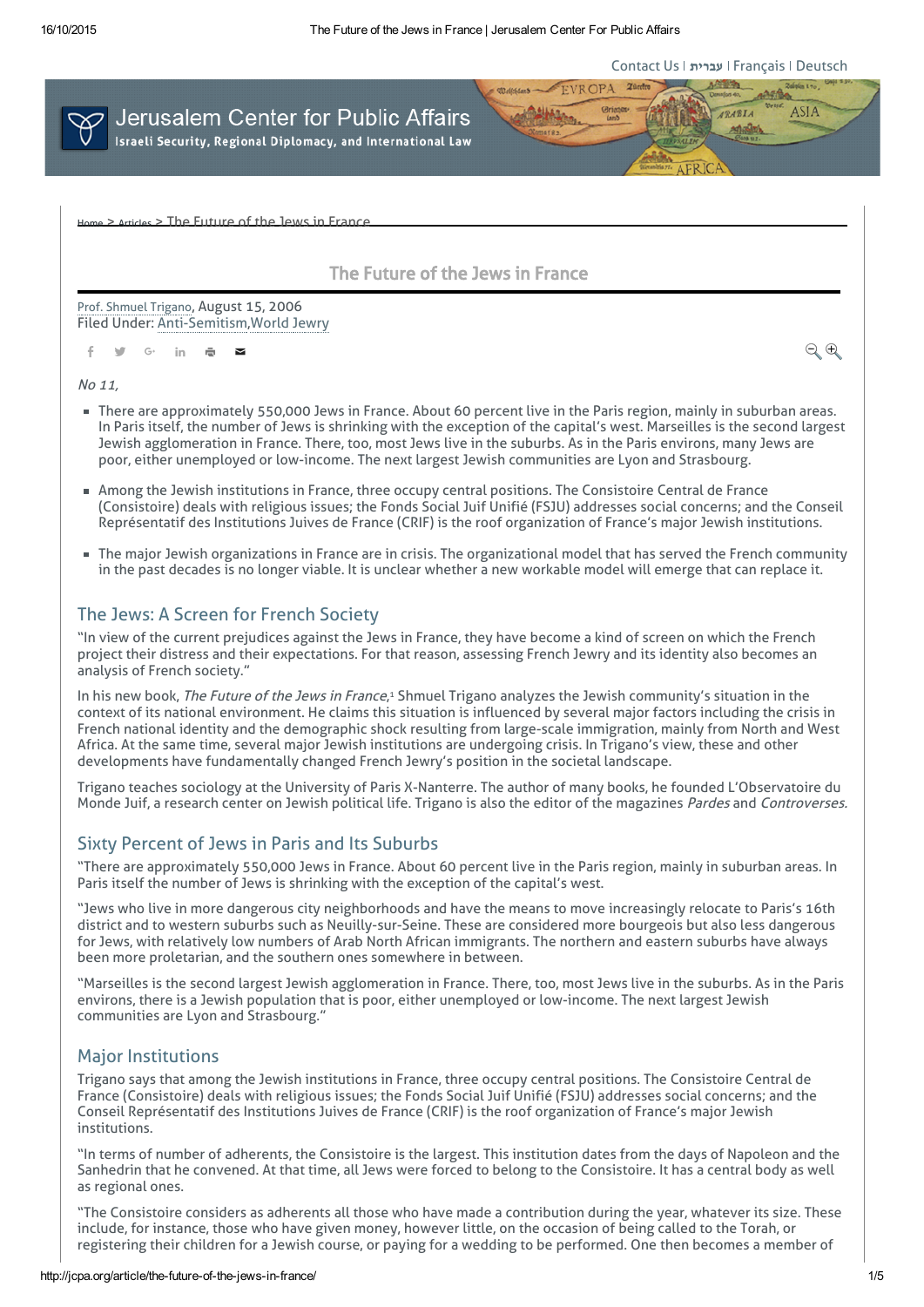the Consistoire and can vote.

"That does not make one a very active member. In the elections for the Paris Consistoire, however, not more than about six thousand people vote among thirty-three thousand members."

### Indicators of Decline

"There are various indicators of decline in the Consistoire's status. Other religious communities are emerging. There are now numerous modern-Orthodox communities, mainly in the Parisian suburbs, which have synagogues with their own rabbis and do not belong administratively to the Consistoire. Many have united in the Council of Jewish Communities, created in 1992. It has a tense relationship with the Consistoire. The CRIF did not want to accept this body as a member, though it represents a large part of the Jews living in Parisian suburbs.

"The Lubavitch (Habad) Hasidic group has seen much development owing to the fervor of its adherents and their strong commitment to outreach. The previous president of the Paris Consistoire, Moise Cohen, proposed to them to enter the Consistoire and they agreed, which is rather odd because they do not accept its kashrut and operate their own.

"The Habad movement has about twenty synagogues in Paris. Although very active, it is not so important in terms of numbers. It has also succeeded in attracting Sephardi Jews. I attended the bar mitzvah of the son of a friend, who is of Moroccan origin. The boy gave his speech in Yiddish not understanding a word of what he was saying."

# Non-Orthodox Communities

"Since the 1980s the non-Orthodox communities have also developed. The Reform movement is rather fragmented. One of its oldest synagogues is in the Rue Copernic in Paris. The Reform synagogues seem to be frequented mainly by people who were remote from Jewish tradition and have found a way to identify, as well as others who were dissatisfied by the religious radicalization of the Consistoire. Reform's openness to conversion is another reason it attracts membership.

"The Consistoire, for its part, has changed since the Tunisian-born Joseph Sitruk became Chief Rabbi of France in 1987. He and many rabbis, often of Moroccan origin, have aligned themselves with Israel's ultra-Orthodox Sephardi party, Shas.

"Conservative synagogues now function in Paris, Marseilles, Nice, and other cities. This phenomenon shows an increase in recent years. Like the Reform synagogues, they draw some of their participants from those who have left the Consistoire.

"In France, there is no Reform or Conservative tradition as in the United States. These movements are certainly alien to the world of North African Jews, but a population that has never received any tradition joins more easily. These groups are not represented toward the state, which only recognizes the Consistoire's Chief Rabbi as the Jewish religious authority.'

#### The Weakening of the Consistoire Kashrut System

"Another indicator of decline is the competition with the Consistoire's kashrut system. It is under attack in various ways. The Chief Rabbi does not eat the meat slaughtered under the supervision of the Consistoire's Rabbinical Court of which he is the guarantor.

"Last year, the Chief Rabbi announced a plan to have animals slaughtered in Ireland and have their meat prepacked. This meat would be available in general supermarkets. That would deal a major blow to the Consistoire's main source of income; it draws most of its funds from the taxes that butchers, restaurants, grocers, and producers of kosher products pay to it as a supervisor of kashrut. The Chief Rabbi's aim to create a rabbinical tribunal under the authority of an Israeli ultra-Orthodox rabbi will also undermine the Consistoire's legitimacy. All these are further indications of the community's fragmentation."

# The FSJU

"The Fonds Social is the major Jewish organization dealing with social work. It raises funds through a unified appeal. In recent years, collecting money for tzedaka (charity) has become the FSJU's principal task. It mainly publicizes its support for needy Jews in France, such as the unemployed, the handicapped, single-parent families, and so on. It no longer emphasizes that a percentage of the money that is raised goes to Israel. This is an important sign of the ideological evolution.

"Many Israeli organizations nowadays raise money in France directly. For instance, the various Israeli universities have their organizations of friends. An organization such as Hadassah raises money, and so do many yeshivas. The Chief Rabbi of France also has his own fund.

"In the past, operating community centers was a major FSJU activity. The 1970s were the years of glory for these centers. They came into being largely modeled on the general cultural centers initiated by the then French minister of culture and well-known writer, André Malraux. These have declined in importance and so have the Jewish community centers. Furthermore, their relationship with the FSJU has loosened, though they still remain in its orbit."

### The CRIF

Trigano recalls that the CRIF was created in 1944 when under German occupation there was no legitimate French state. The CRIF aimed to represent the Jews, as the National Resistance Council sought to represent France.

In an earlier interview, Trigano said that initially the CRIF sought "to be the representative body of French Jews; but this was impossible in a very centralistic state. Thus it became the representative body of Jewish institutions, i.e. the organized community." 2

Now he adds: "Until the early 1980s, the president of the Consistoire was also usually president of the CRIF. Hence there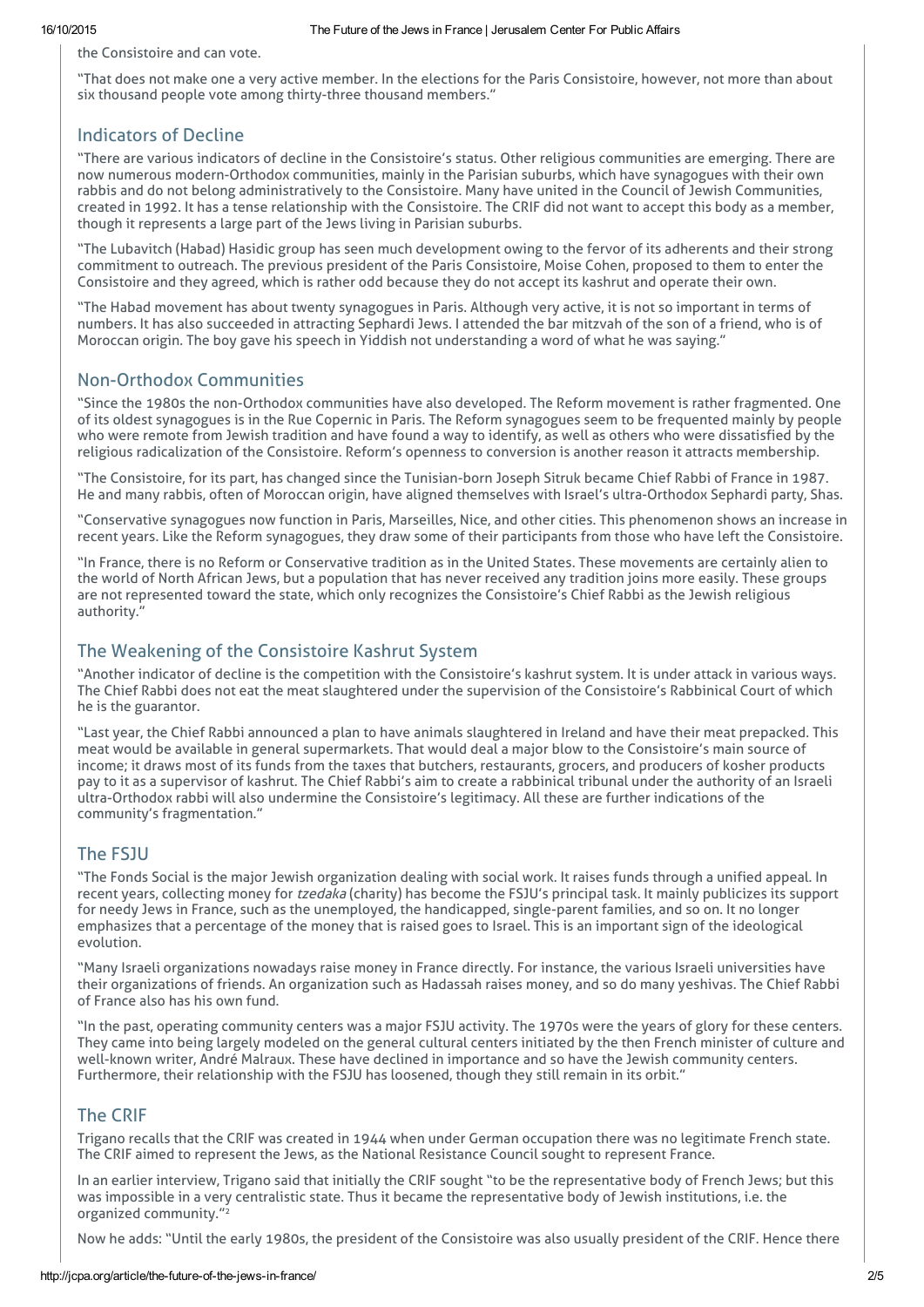#### 16/10/2015 The Future of the Jews in France | Jerusalem Center For Public Affairs

was no need to define the political and religious spheres separately. When the two positions were dissociated, a mistaken image was created. Many believed that the CRIF represented the political dimension of the Jewish community, while the Consistoire continued to embody the religious dimension.

"This was never true. The Consistoire is managed by lay leaders. It employs rabbis, but is embodied by these lay leaders who are not necessarily Orthodox. Instead, the separation of the two top positions can be viewed as a division of the Jewish lay leadership.

"A further distorted image was created when Theo Klein became the CRIF chairman in 1981. He involved the Jewish institutions in national politics and gave the impression that the Jewish community was a political power. This disturbed a delicate equilibrium.

"The crucial point here is that France is a highly centralist democracy. Hence the Jewish community, which is politically active, has to be organized in this way. Yet it is impossible – for the same reason – to pretend that the CRIF, which is not democratically elected by French Jews, represents the political interests of the entire French Jewish community."

# The CRIF's Representativity

Trigano observes: "Jews are private citizens who do not and cannot control the body that claims to represent them politically. The CRIF is a federation of institutions. As such it can only represent these and not any institutions that do not belong to it. Nor does it speak on behalf of individuals, even less all French Jews. It is also evident that people who do not feel themselves represented by the CRIF or other bodies do not stop being Jews. The Consistoire, the main organization of French Jewry, is not today a member of the CRIF.

"The CRIF can only represent those major Jewish concerns on which a broad consensus exists. As a voluntary body, it can legitimately defend Jewish interests of this kind.

"However, over the past twenty years, the CRIF helped create the illusion that it was the political representative of all French Jews. When dealing with the Jews, the government addressed the CRIF. This old model is already disintegrating to some extent because France faces such a major overall crisis. The progress of European unification endangers the centralistic state, and the simultaneous influx of immigrants threatens France's national identity.

"In future the community model of French Jewry may disintegrate even further as a result of both internal and external developments. Internally, the tensions between Jewish lay and religious leaders are increasing."

# Condemning All Religions

"As far as the external environment was concerned, the headscarf problem emerged in 1989 for the first time in the town of Creil. There a number of Muslim girls insisted on wearing the headscarf in schools. In reaction, a very demanding, almost intolerant, secularism developed in French society. Also parts of the Jewish elite started to condemn the Jewish community, accusing it of 'communitarism.' Until then, the issue of the Jews belonging to a specific community had not been a major one, even if occasionally there were some tensions.

"In 1989 the French Republic celebrated its two hundredth anniversary. The intelligentsia and media wanted to condemn Islam without appearing to do so. To remain politically correct and avoid stressing that the enemy was Islamism, they invented other enemies – and thus condemned all religions.

"Many secular Jews strongly opposed all fundamentalisms. The French Jewish Left also started to attack the Jewish world, characterizing many of its elements as fundamentalist. These included Israeli settlers, religious Jews, Jewish communitarism, and religious intolerance.

"In this way part of the Jewish elite turned against the Jewish community. This may lead to an unmanageable situation. It marked the beginning of the decomposition of the Jewish communal structure of the postwar period. Yet a Jewish community in a democratic regime – and not a ghetto – has to be present in all social strata."

# The Consistoire Leaves the CRIF

"Around that time the Consistoire left the CRIF. There were personal rivalries involved, but these were not the only factor. Emile Touati, the then president of the Consistoire, opposed the CRIF joining the new European Jewish Congress. He considered that its policy would be determined by the parent World Jewish Congress, and did not want American Jews to have influence in French affairs.

"There had long been a French section of the World Jewish Congress, but it was mainly known for financing an annual symposium of Jewish intellectuals. This gathering lost its significance when several leading French Jewish intellectuals, such as André Néher, Léon Ashkenazi, Eliane Amado Lévi-Valensi, Benno Gross, and Théo Dreyfuss, left for Israel. In that league, only Emanuel Levinas remained in France. Many activists emigrated as well.

"Looking back, we now know that the 1970s were intellectually a golden age. French Jewry then had an intellectual dimension. The community centers were full. Lectures often drew hundreds of people."

# The Community Adrift

"The community's decline during the 1980s was in line with what happened in French society during the Mitterrand presidency. In those years, France sank under the weight of a new political strategy.

"Initially, the Socialists' coming to power in 1981 was received very positively by most French Jews, including myself. Some Jews believed that the 'Jewish vote' had helped the Socialist candidate win. This, though, is a myth: if there is a Jewish vote at all, it only exists in two or three Parisian suburbs.

"De Gaulle had stigmatized the Jews, calling them in 1967 'a domineering and arrogant people.' Since then it had become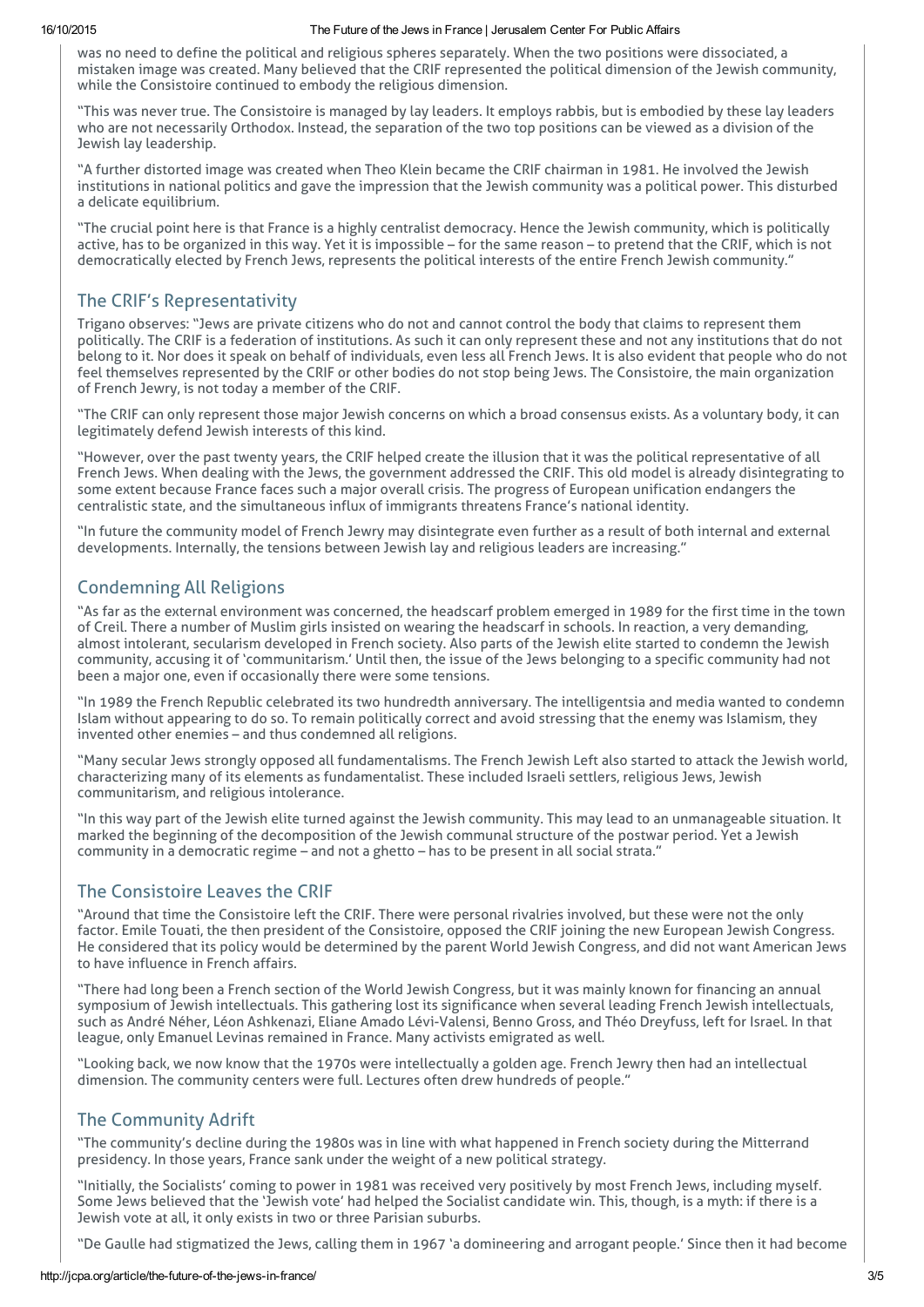#### 16/10/2015 The Future of the Jews in France | Jerusalem Center For Public Affairs

clear that the authorities were taking aim at the Jewish community, claiming it had a dual loyalty to France and to Israel. De Gaulle also moved France toward a pro-Arab policy.

"His successor as president, Georges Pompidou, had imposed an embargo on the delivery of Mirage combat planes that had been sold to Israel. Valéry Giscard d'Estaing, who became president in 1974, had been very cold to the Jewish community.

"The initial hopes were also inspired by the fact that several Jewish personalities close to Mitterrand were on the board of the FSJU. In the Jewish community a new leadership was emerging that, unlike the postwar generation, did not have serving the Jewish community as its major aim. Many new leaders used the Jewish community to promote their own political or professional careers.

"The main problem for the Jews with Mitterrand's presidency was that he used the Jewish community as a political tool in his antifascist front strategy. Against Le Pen, a danger he created artificially, he indeed needed the Jews' support to give credibility to his maneuver. This politicization of the Jewish community proved later to have pernicious consequences."

### Under Attack

"Parts of the Jewish community have been criticizing the CRIF from several directions. Its silence during the 2001 anti-Semitic attacks jeopardized its status as representing the community. Under fire, its leadership failed.

"Part of the intelligentsia and the Jewish elites dislike the CRIF because they see it as a model for turning the Muslims into a community. In recent years, many in these circles have become the greatest advocates of French republican centralism while distancing themselves from Israel.

"Nowadays, the CRIF creates illusions with little substance behind them. Although eighteen ministers were present at its annual dinner this year, it has been amply shown that the CRIF has difficulty influencing the French authorities apart perhaps from the problem of anti-Semitism. It has not succeeded in changing the government's Middle East policy to any extent. The CRIF might evolve into a body similar to the Anti-Defamation League in the United States. Then it could make a concerted effort against anti-Semitism in France.

"If French Jews want true political representation, there is no other alternative than emigration to Israel. In the Diaspora, at least in France, there is a sharp dichotomy between Jewish affiliation and citizenship. Only in Israel is it possible to be 'Jewish' and democratically represented simultaneously.

"A strong manifestation of the CRIF's aberrations was that after the murder of a young Jew, Ilan Halimi, by West African Muslims in early 2006 and several attacks on Jews in the Parisian suburbs, the organization published a communiqué called 'France Is in Danger.' It warns the government that if no action is taken against anti-Semitism, parts of the Jewish community may become violent. One wonders if this is the CRIF's role."

# The Problem of State Financial Support

"In France, far more of society's activities are financed by the state than in other countries. Many synagogues, for example, are monuments, and as such entitled to subsidy. The CRIF in Marseilles receives 79 percent of its financing from the central and regional governments. Thus voluntary organizations meant to represent Jewish interests are in fact, through their financing, influenced by the authorities.

"Contrary to the United States, numerous French Jewish schools are also financed by the state. They have to sign an agreement that they will teach according to the national curriculum. That leaves only six hours per week for teaching Jewish matters. Some Lubavitch schools do not accept this and thus receive no money. Many resemble the old cheder, not teaching mathematics or the French language.

"Once again the problem is not a specifically Jewish one. French newspapers and many other private organizations could not survive without government subsidies."

### The Future

"According to a survey by Erik Cohen of Bar-Ilan University and Maurice Ifergan, perhaps a Jewish population of thirty thousand will emigrate. In 2003, 2,100 French Jews moved to Israel; in 2004, 2,415; and in 2005 the figure reached 3,000. This year, estimates are that about 3,500 will arrive.<sup>3</sup> The importance lies not only in the numbers. These are very conscious Jews; many of those who want an intense Jewish life are attracted by Israel.

"Another factor influencing the community's future is that mixed marriages are on the increase. A new population will not be totally Jewish and not totally non-Jewish, neither converted out nor accepted for conversion by the Jewish community, but retaining a vague sense of belonging to the Jewish people. From these circles new types of Judaism, often of a syncretic nature, will inevitably emerge and further destabilize Jewish identity.

"Another important phenomenon is the increasing silent ghettoization. Because of the many problems in the public schools, more and more pupils are joining Jewish schools. Whereas in the past this was a voluntary choice, expressing affiliation, nowadays it is more and more an expression of fear and insecurity.

"This ghettoization, however, is drawing people into the community. The challenge facing French Jews, even more than the Muslim-Arab anti-Semitism, is to cultivate a sense of belonging to the Jewish people while totally remaining part of the French nation. At stake, in other words, is the legitimacy of a Jewish community."

Trigano concludes that the post-World War II model of French Jewish identity is in crisis in France. In his view, the organizational model that served the French community in the past decades is no longer valid. He adds: "It is unclear whether a new workable model will emerge to replace it."

Interview by Manfred Gerstenfeld